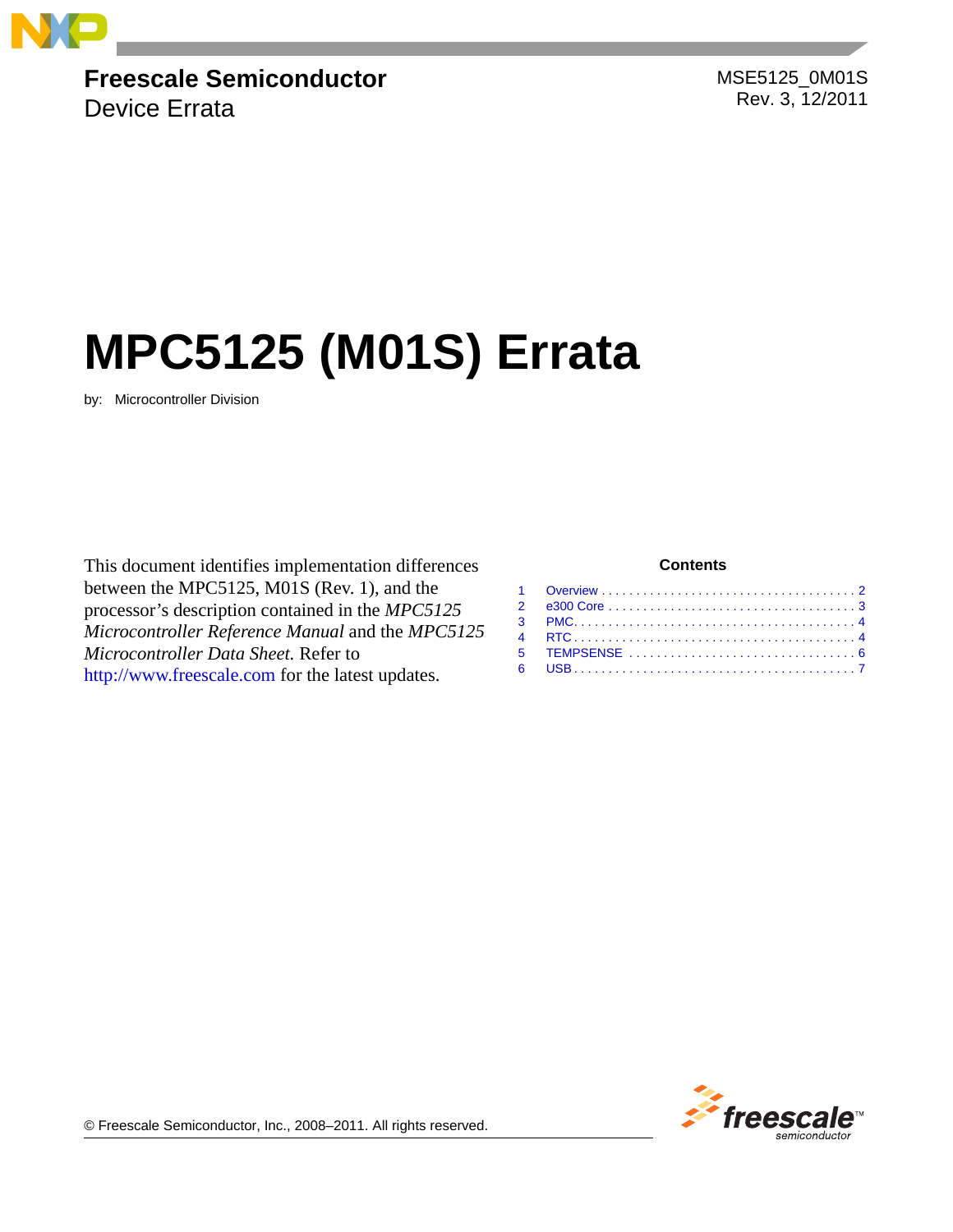

## <span id="page-1-0"></span>**1 Overview**

#### **Table 1. MPC5125 Errata Summary**

| <b>Module</b> | ID            | <b>Date Added</b> | <b>Title</b>                                                                                                     |
|---------------|---------------|-------------------|------------------------------------------------------------------------------------------------------------------|
|               | 467           | 12/9/2008         | Section 2.1, e300 - DTLB (Data Translation Lookaside Buffer) LRU performance issue                               |
| e300 Core     | ERR<br>003383 | 12/01/2011        | Section 2.2, If critical interrupt and normal interrupt are being used in a system, the e300<br>core may hang    |
| <b>PMC</b>    | 496           | 03/18/2009        | Section 3.1, Instability when entering deep sleep mode                                                           |
| <b>RTC</b>    | 471           | 02/02/2009        | Section 4.1, The Tamper (TAMP) bit in the SRTC is not reliable                                                   |
|               | 509           | 01/21/2010        | Section 4.2, RTC Oscillator may not start properly                                                               |
| TEMPSENSE     | 393           | 02/11/2009        | Section 5.1, Temperature sensor does not provide specified accuracy                                              |
|               | 42            | 08/14/2007        | Section 6.1, Read of PERIODICLISTBASE after successive writes may return wrong<br>data                           |
|               | 465           | 03/18/2009        | Section 6.2, The USB controller can issue transactions that lock up the AHB bus under<br>certain conditions      |
|               | 476           | 03/18/2009        | Section 6.3, The PCI bit of the USBSTS register is not triggered by port enable/disable<br>change                |
|               | 477           | 02/26/2009        | Section 6.4, In Host mode, an RX FIFO overflow can generate a false babble error                                 |
|               | 478           | 02/26/2009        | Section 6.5, No interrupt generated on error condition in ISO Mult 3 mode                                        |
|               | 479           | 02/26/2009        | Section 6.6, Device ISO IN transactions underrun on ISO Mult 3 transfers                                         |
| <b>USB</b>    | 480           | 03/17/2010        | Section 6.7, Port change detect bit is set when a resume is forced by SW write to FPR bit<br>in PORTSC register  |
|               | 481           | 02/26/2009        | Section 6.8, Incorrect value read from TXPBURST/RXPBURST                                                         |
|               | 485           | 03/18/2009        | Section 6.9, Wrong DEVICEADDR register access in Host Mode                                                       |
|               | 484           | 02/26/2009        | Section 6.10, Active bit not reset in ISO Mult 2 when packet size = total bytes                                  |
|               | 486           | 03/26/2009        | Section 6.11, Core Device fails when two OUT transactions occur in a short time                                  |
|               | 501           | 03/17/2010        | Section 6.12, OTG Controller as Host does not support Data-line Pulsing SRP                                      |
|               | 503           | 03/17/2010        | Section 6.13, Device does not respond to INs after receiving corrupted handshake from<br>previous IN transaction |
|               | 504           | 03/17/2010        | Section 6.14, Last read of the current dTD done after USB interrupt                                              |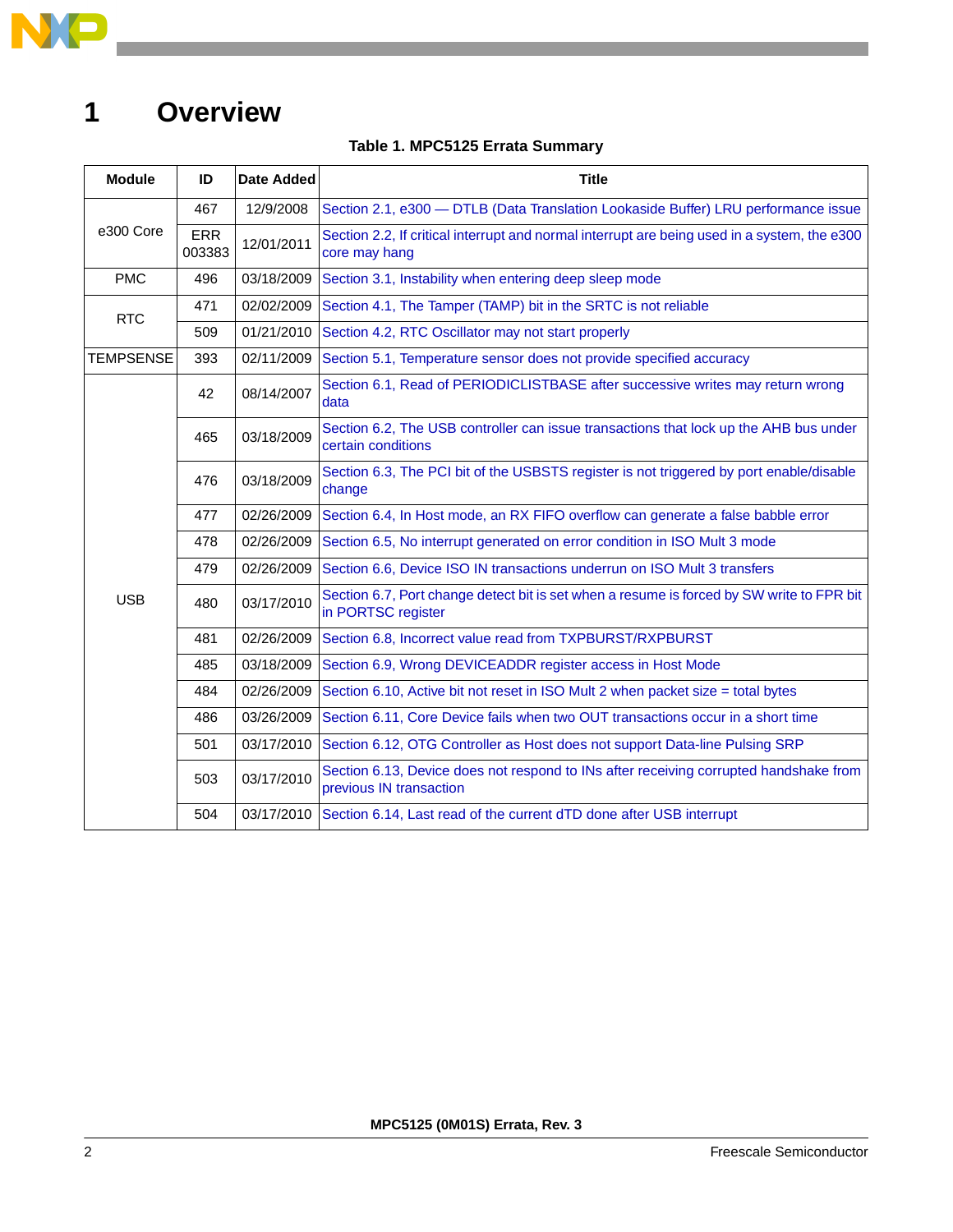

## <span id="page-2-0"></span>**2 e300 Core**

### <span id="page-2-1"></span>**2.1 e300 — DTLB (Data Translation Lookaside Buffer) LRU performance issue**

#### **2.1.1 Description**

A performance degradation may occur for the e300 core under some specific load and store memory copy operations. This issue is related to performance only and the core always produces the correct and expected result. The issue relates to LRU during a DTLB miss with a load and a store operation within a 128 KB range (the EA[15:19] DTLB index) relationship between the source and the destination of a memory to memory copy. If the load *and* the store operations (going to a different address) are such that the EA[15:19] remain unchanged, then the condition exists, and the DTLB LRU remains pointing to a single way.

The effect of the issue is that the DTLB only uses a single way entry for all operations. This results in the Data TLB DSI exception being taken for *every* load and store within the range, not just the exception needed to load the initial page.

#### **2.1.2 Workaround**

The software workaround is to implement a Least Recently Written (LRW) in software, since the Least Recently Used (LRU) answer from the hardware will always point to way 1 after the first entry. Currently, when a Data Translation Miss exception occurs, the SRR1 bit 14 (DTLB replacement way) is automatically set to indicate the way selected for replacement. However, this can be overwritten by altering that bit with an LRW setting in software. The DTLB implementation is a 2-way set associative implementation with 32 entries per way. This means one word (32 bits) can be kept in software to manage the LRW settings on every new load to the DTLB. The LRU hardware algorithm is changed to an LRW software algorithm.

### <span id="page-2-2"></span>**2.2 If critical interrupt and normal interrupt are being used in a system, the e300 core may hang**

#### **2.2.1 Description**

If critical interrupt and normal interrupt are being used in a system, the e300 core may hang.

#### **2.2.2 Workaround**

Instead of using an RFI at the end of every exception handler, replace the RFI with the following:

Disable critical interrupts by setting MSR[CE] to 0 with **mtspr**.

Copy SRR0 and SRR1 to CSRR0 and CSRR1, respectively.

Execute an RFCI. This enables MSR[CE] and any other bits that original RFI would have set, including MSR[EE]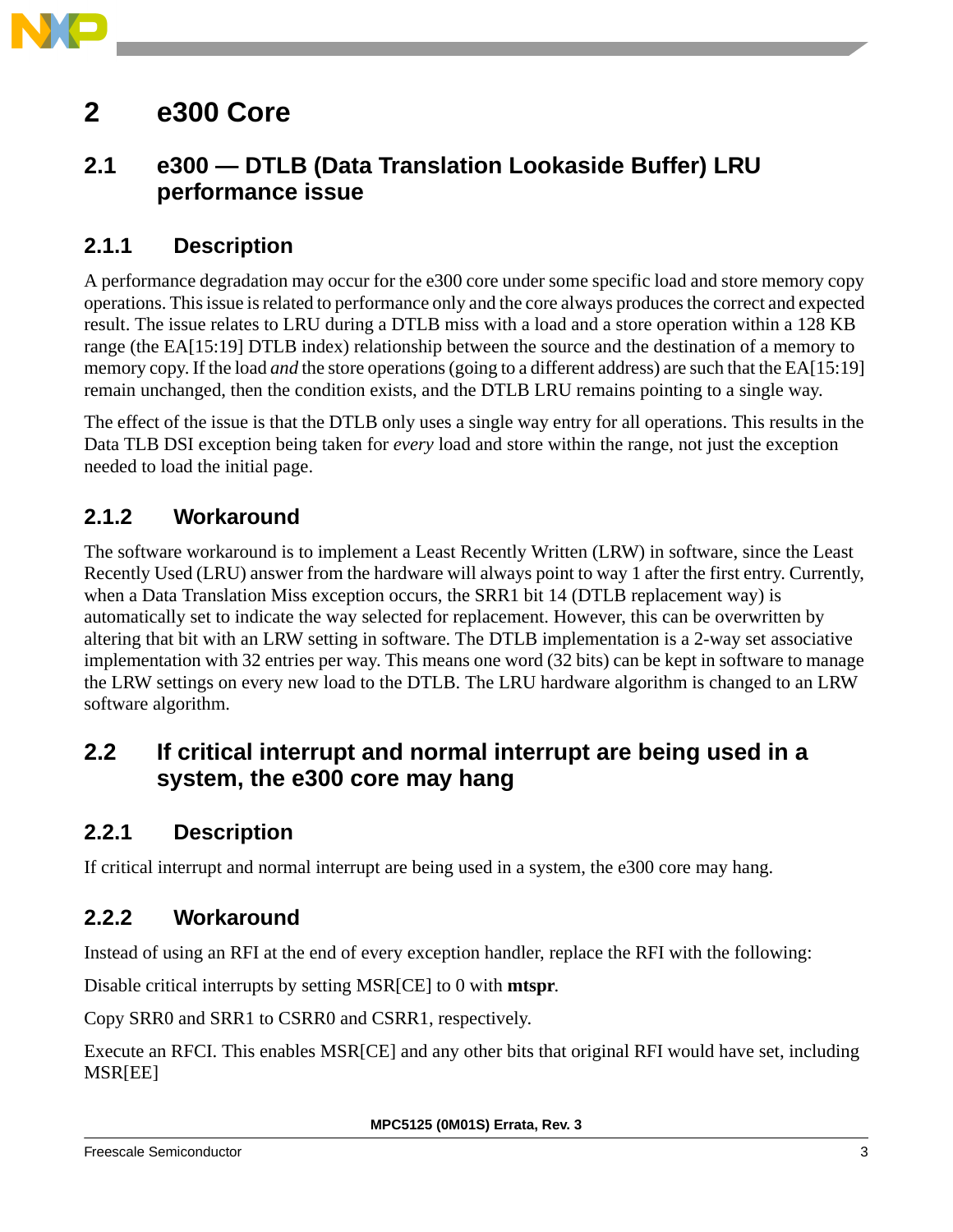

Sample code:

```
// Disable MSR[CE]
mfmsr r2
lis r3, 0xffff
ori r3, r3, 0xff7f
   and r2, r2, r3
   sync
  mtmsr r2
  isync
// Copy SRR0, SRR1 to CSRR0 and CSRR1
   mfspr r2, srr0
   mfspr r3, srr1
  mtspr csrr0, r2
  mtspr csrr1, r3
… restore GPRs
rfci
```
## <span id="page-3-0"></span>**3 PMC**

### <span id="page-3-2"></span>**3.1 Instability when entering deep sleep mode**

#### **3.1.1 Description**

An instability with an internal counter in the PMC module may occasionally prevent the PMC from properly entering deep sleep mode.

#### **3.1.2 Workaround**

Do not use deep sleep mode.

## <span id="page-3-1"></span>**4 RTC**

## <span id="page-3-3"></span>**4.1 The Tamper (TAMP) bit in the SRTC is not reliable**

#### **4.1.1 Description**

The TAMP bit in the SRTC does not reliably provide an indication that the RTC power supply or the RTC oscillator has been interrupted.

#### **4.1.2 Workaround**

In your system's design, do not rely on the tamper indication to be reliable.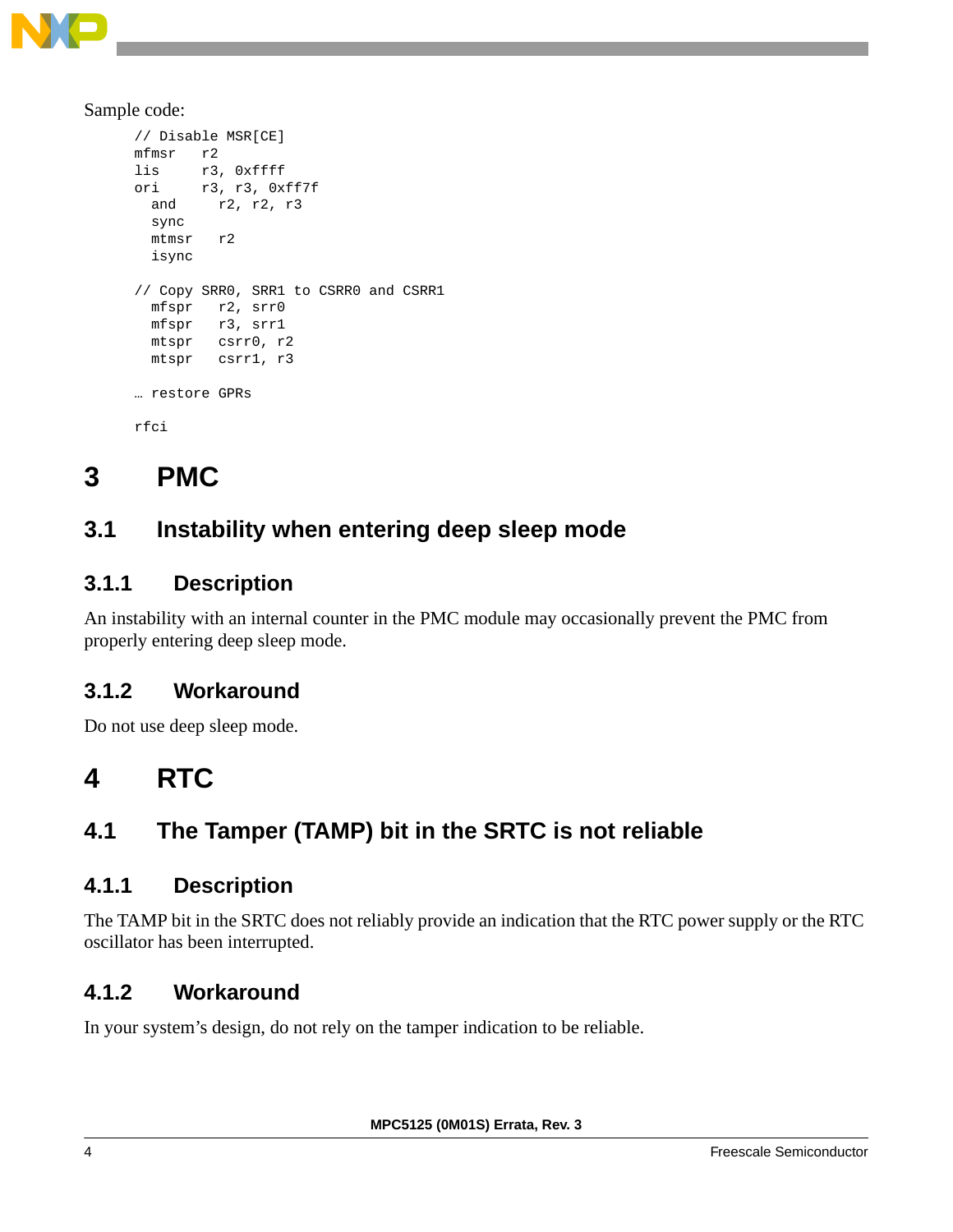

### <span id="page-4-0"></span>**4.2 RTC Oscillator may not start properly**

#### **4.2.1 Description**

The Real-Time Clock (RTC) oscillator may not start properly when the  $V_{BAT-RTC}$  power domain is active and  $V_{DD-CORE}$  is transitioning from power-off to power-on.

When the  $V_{BAT, RTC}$  power domain is active and the  $V_{DD, CORE}$  transitions from off to on, the RTC time base becomes unreliable. The functionality of the oscillator and clock feeding the RTC counter is in one of three states:

- Normal operation
- Oscillator circuit disabled
	- The crystal-based circuit is not operational, preventing a clock to the RTC time base so the RTC cannot continue counting.
- The clock signal into the RTC is running at 32 kHz instead of 1 Hz.

If the RTC clock signal is not operational, it affects the following chip features:

- The RTC will not keep accurate time.
- The chip cannot enter or exit Hibernate mode. All Hibernate exit conditions are affected:
	- CAN activity
	- External GPIOs: GPIO00, GPIO01, GPIO02, and GPIO03
	- RTC alarm
- The chip cannot enter Deep Sleep mode.

#### **4.2.2 Workaround**

Use combinations of the following measures to obtain different levels of normal operation:

1. Ensure proper RTC operation.

Ensure that the  $V_{BAT, RTC}$  power domain does not lead the  $V_{DD, CORE}$  by more than 3 ms, or toggle  $V_{BAT, RTC}$  after  $V_{DD}$  core has been turned on. The 3 ms is measured from  $V_{BAT, RTC}$  at 50% to V<sub>DD\_CORE</sub> at 90% of full values.



Figure 1. V<sub>BAT\_RTC</sub> to V<sub>DD\_CORE</sub> Timing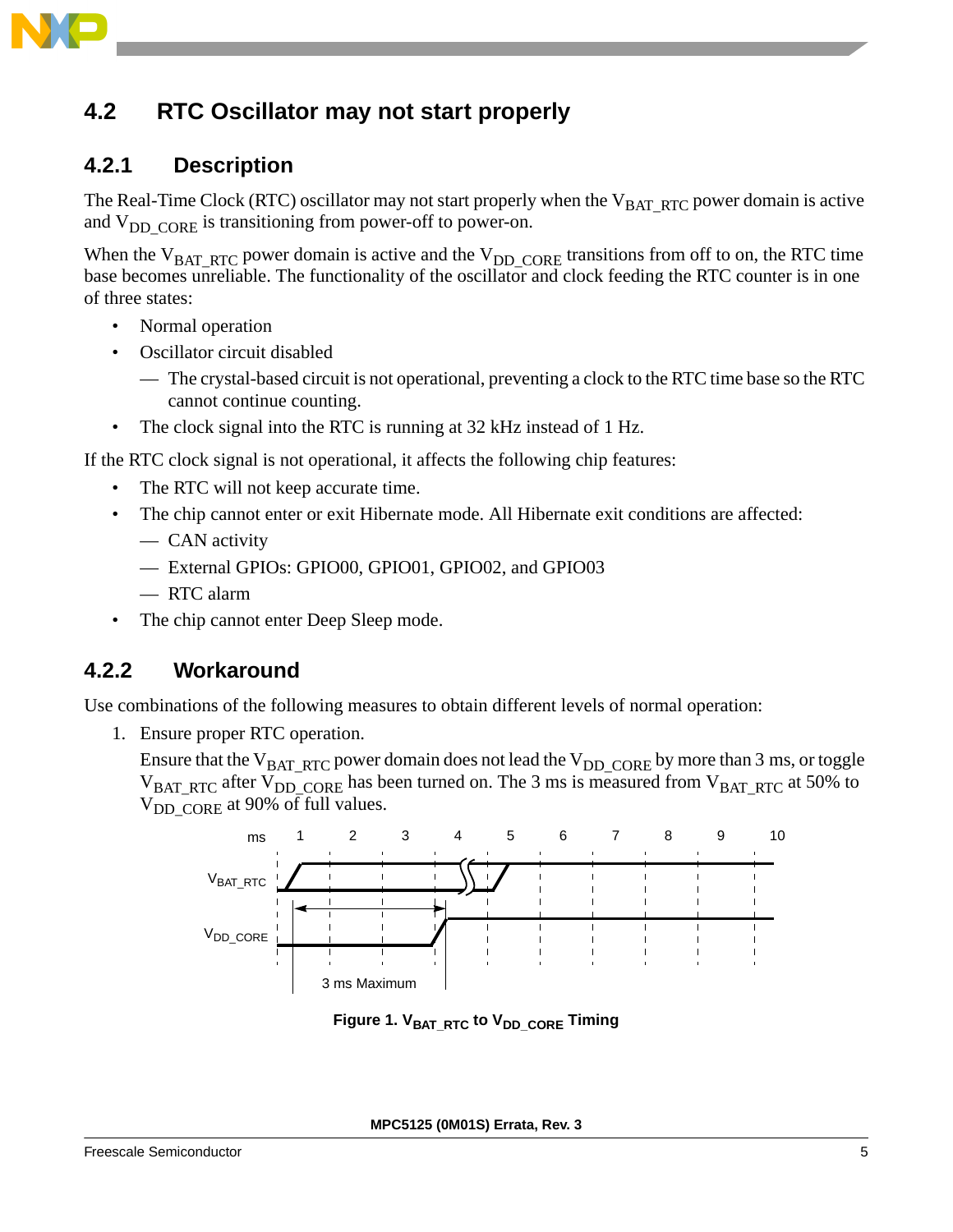

 $V<sub>BAT-RTC</sub>$  can be powered concurrently with or enabled by  $V<sub>DD-CORE</sub>$ . Cycling  $V<sub>BAT-RTC</sub>$  power will result in the RTC counter being reset. See item 4 below. Following this workaround measure eliminates the need for measures 2 and 3 below.

2. Ensure the RTC time base is running.

To ensure that the RTC input clock is operational, the RTC\_XTALI input must be driven by an oscillator signal rather than using a crystal. For oscillator signal specifications, please see the *MPC5125 Datasheet (MPC5125)* specification number D3.20. A running RTC time base affects the ability to enter and exit Hibernation, and the ability to enter Deep Sleep power modes.

3. Ensure correct RTC time base.

If  $V_{BAT, RTC}$  is kept active when  $V_{DD, CORE}$  is inactive, on each startup (e.g.,cold boot or resume from Hibernate), software must ensure that bits in the extended clock register (MBAR  $+$  0x082C) are correct. To ensure the value is correct, software must write the following values, in sequence, into the extended clock register at address MBAR + 0x82C:

- a) 0x8000
- b) 0xC000
- c) 0x8000
- d) 0x0000

This sequence sets the extended register into normal operational mode, which will operate at the proper frequency (32 kHz). This accelerated time base will affect proper wakeup times from Hibernation and Deep Sleep power modes.

#### **NOTE**

The Extended Register at MBAR + 0x82C is currently not documented in the *MPC5125 Reference Manual (MPC5125RM)*.

4. Restore an accurate real time.

If the real time is lost due to the RTC counter being reset which is required by the application, the system needs to use an alternate real time clock reference such as an RTC clock chip, or retrieve the time from an external source such as the internet.

## <span id="page-5-0"></span>**5 TEMPSENSE**

### <span id="page-5-1"></span>**5.1 Temperature sensor does not provide specified accuracy**

#### **5.1.1 Description**

The temperature measurement accuracy is  $\pm 10$  °C compared to the specification target of  $\pm 5$  °C.

#### **5.1.2 Workaround**

When utilizing the temperature sensor, be sure to account for the accuracy in the system.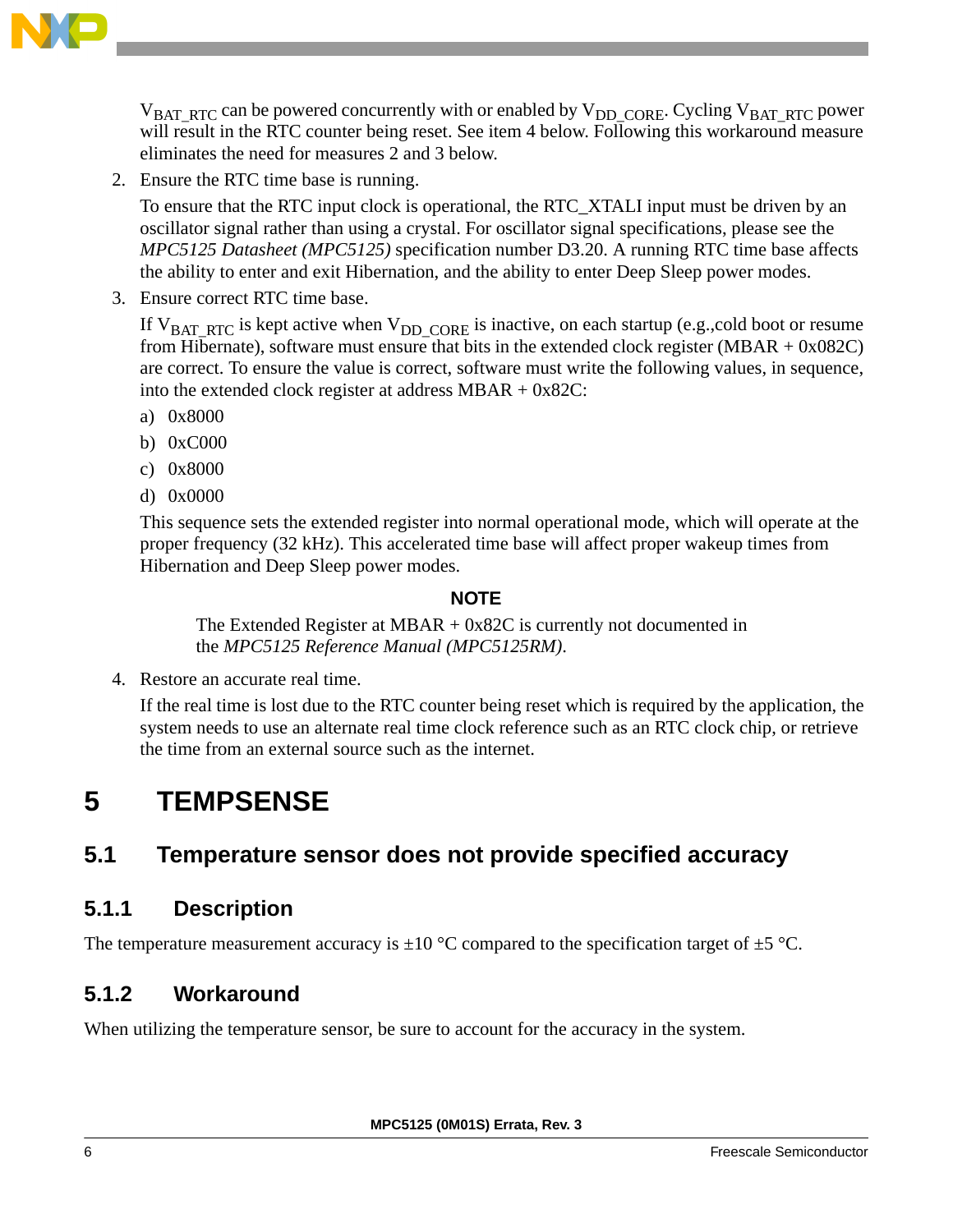

## <span id="page-6-0"></span>**6 USB**

### <span id="page-6-1"></span>**6.1 Read of PERIODICLISTBASE after successive writes may return wrong data**

#### **6.1.1 Description**

The USB controller allows a preset device address in DEVICEADDR register before the device is enumerated, using a shadow register, to assist slow processors. The problem is that this mechanism, which is supposed to be functional only in device mode, is not blocked in host mode. The DEVICEADDR register serves as PERIODICLISTBASE in host mode.

If PERIODICLISTBASE was set to some value, and later it is modified by software in such a way that bit 24 is set to a 1, then an incorrect (previous) value is read back.

#### **6.1.2 Workaround**

Write 0x0000 to the PERIODICLISTBASE two times in succession before setting PERIODICLISTBASE to the desired value. This clears the shadow register.

#### <span id="page-6-2"></span>**6.2 The USB controller can issue transactions that lock up the AHB bus under certain conditions**

#### **6.2.1 Description**

The AHB bus can lock up if there are other pending transactions when the USB controller issues a specific bus transaction. These specific transactions can happen when the packet size modulo BURSTSIZE setting is 5, 6, or 7 bytes.

#### **6.2.2 Workaround**

In the system software, set the USB SBUSCFG register to INCR4/INCR8/INCR16 (0x01/0x02/0x03) to avoid any problematic transfers.

#### <span id="page-6-3"></span>**6.3 The PCI bit of the USBSTS register is not triggered by port enable/disable change**

#### **6.3.1 Description**

The PCI bit of the USBSTS register is not set to 1 when a port is enabled or disabled by a set/clear of the PP or PE bit in the PORTSC register.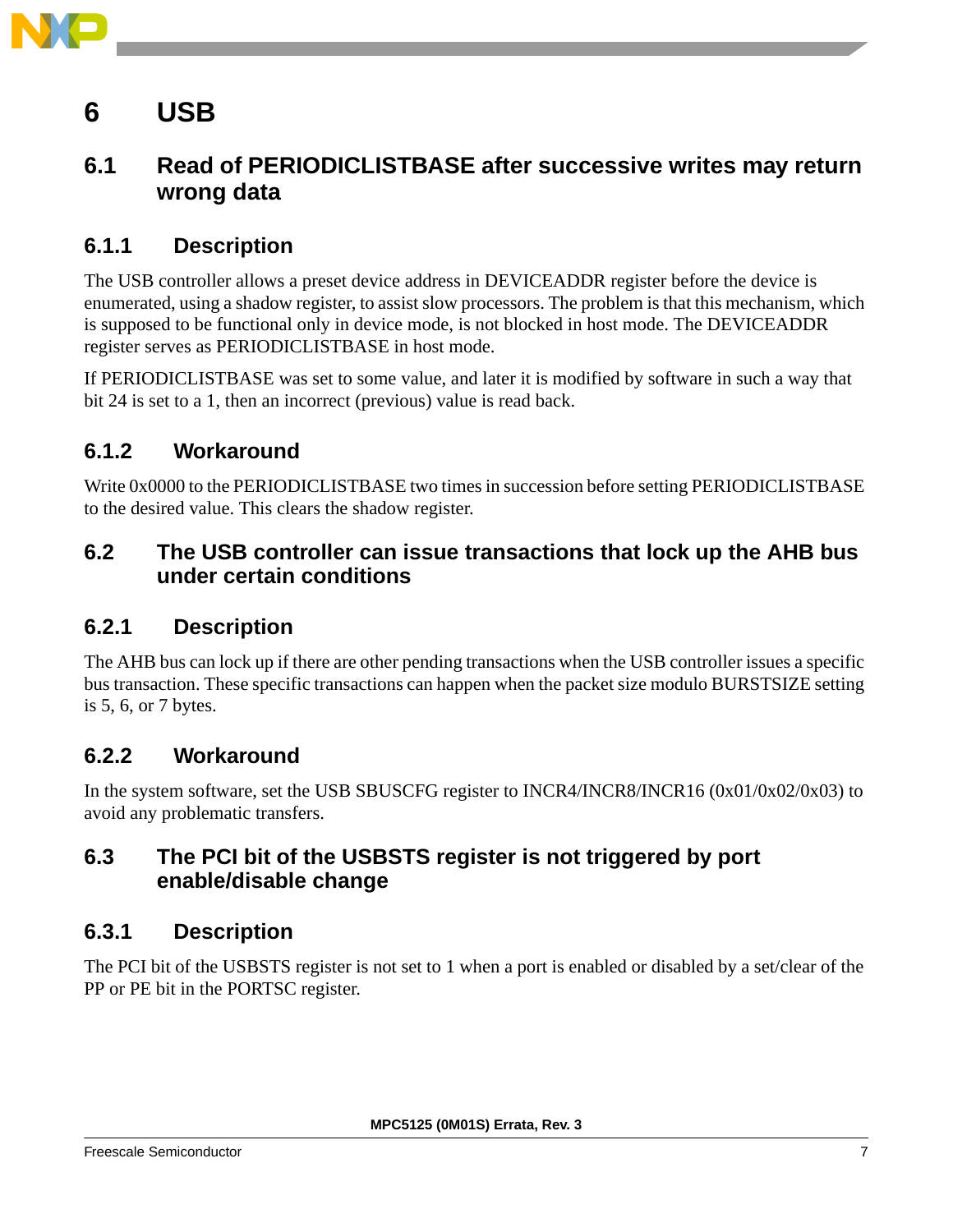

#### **6.3.2 Workaround**

The software cannot rely on the PCI interrupt to notify it if the port was enabled/disabled by set/clear of the PP or the PE bit in the PORTSC register.

#### <span id="page-7-0"></span>**6.4 In Host mode, an RX FIFO overflow can generate a false babble error**

#### **6.4.1 Description**

When the USB interface is configured as a host (or A-device in OTG), an RX FIFO overflow can falsely generate a frame babble error. The frame babble error causes the offending port to be disabled.

#### **6.4.2 Workaround**

In such case, to enable the port again the software stack must reset the bus and re-enumerate the connected device.

#### <span id="page-7-1"></span>**6.5 No interrupt generated on error condition in ISO Mult 3 mode**

#### **6.5.1 Description**

When an ISO Fulfillment Error occurs and Mult  $= 3$ , the status is not updated to indicate such error and an interrupt is not fired. If the USB interface is functioning in Device ISO IN mode, it does not force the retirement of the ISO-dTD, so it transmits such data in the next uFrame. All the transactions following this situation will be shifted by one in the Mult order until all dTDs are consumed.

#### **6.5.2 Workaround**

Use Mult  $= 2$ .

#### <span id="page-7-2"></span>**6.6 Device ISO IN transactions underrun on ISO Mult 3 transfers**

#### **6.6.1 Description**

Device ISO IN transactions might underrun on high-speed high-bandwidth endpoints that transfer more than 2048 bytes per period (Mult = 3).

#### **6.6.2 Workaround**

Limit the transfer to 2048 bytes (Mult  $= 2$ ).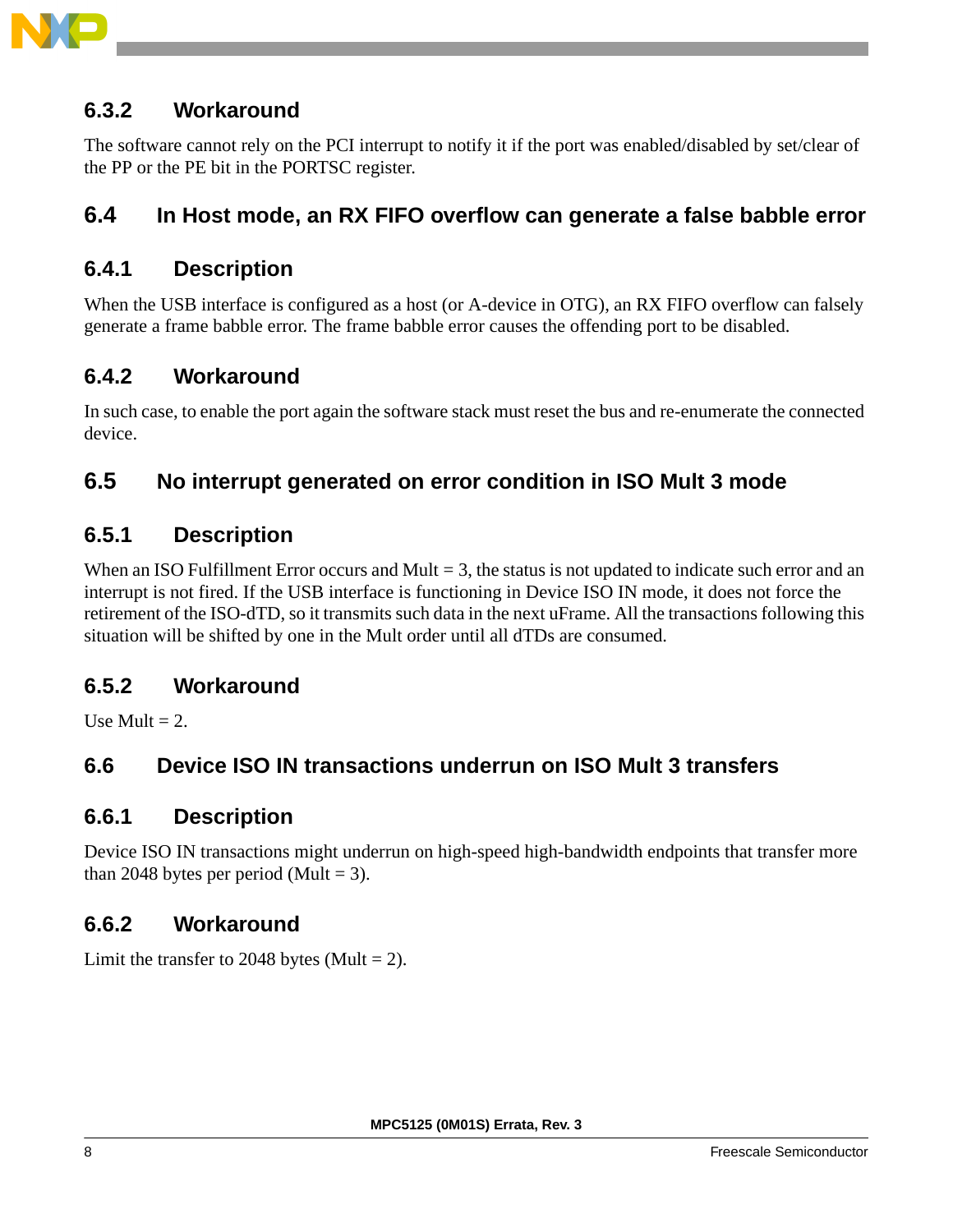

#### <span id="page-8-3"></span>**6.7 Port change detect bit is set when a resume is forced by SW write to FPR bit in PORTSC register**

#### **6.7.1 Description**

Working as host, when doing resume (software is driven by writing to bit 6 of PORTSC*x* register), a port change interrupt was generated at the end of resume. According to the EHCI specification, no interrupt should be generated.

#### **6.7.2 Workaround**

The extra interrupt should be taken into account when doing resume.

#### <span id="page-8-0"></span>**6.8 Incorrect value read from TXPBURST/RXPBURST**

#### **6.8.1 Description**

The value of the USB register BURSTSIZE (base  $+$  0x160) is incorrectly read when the field AHBRST of USB register SBUSCFG (base  $+ 0x090$ ) is set to any value between 0b000 and 0b100.

#### **6.8.2 Workaround**

Create a software register that shadows the value of BURSTSIZE. This shadow register should be used for reading back values.

#### <span id="page-8-1"></span>**6.9 Wrong DEVICEADDR register access in Host Mode**

#### **6.9.1 Description**

In Host mode, when reading register PERIODICLISTSBASE (Base + 0x0154), the read value corresponds to the DEVICEADDR instead of the PERIODICLISTBASE.

#### **6.9.2 Workaround**

Create a software register that shadows the value of PERIODICLISTBASE. Use this shadow register for reading back values.

#### <span id="page-8-2"></span>**6.10 Active bit not reset in ISO Mult 2 when packet size = total bytes**

#### **6.10.1 Description**

In Device mode, for ISO IN transfers when the combination of the Mult value and the Max Packet Size results in a larger number of packets than what is set in Total Bytes, then the Active bit will not go to 0 when the transfer is done.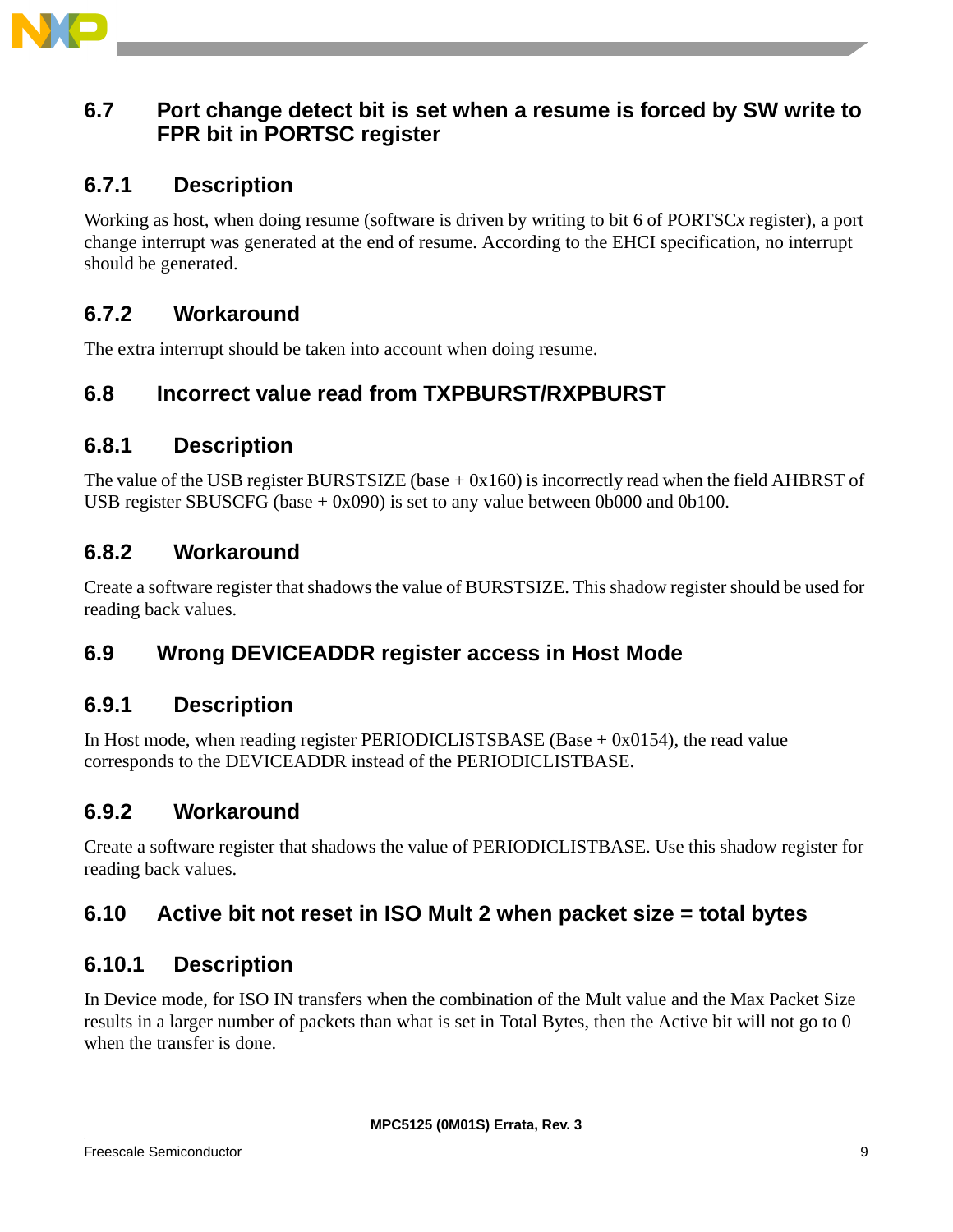

#### **6.10.2 Workaround**

The software should make sure that the Mult value correctly reflects the total number of packets.

#### <span id="page-9-0"></span>**6.11 Core Device fails when two OUT transactions occur in a short time**

#### **6.11.1 Description**

When the controller is configured as Device and is receiving two consecutive OUT transactions, such as the sequence OUT – DATA0 – OUT – DATA1, if the interpacket delay between DATA0 and the second OUT is less than 200 ns, the Device will see the DATA1 packet as a short-packet even if it is correctly formed. This terminates the transfer from the Device point of view, generating an IOC interrupt.

#### **6.11.2 Workaround**

In such a situation, software must check whether the transferred amount of bytes is correct or not, and then proceed accordingly.

### <span id="page-9-1"></span>**6.12 OTG Controller as Host does not support Data-line Pulsing SRP**

#### **6.12.1 Description**

When the OTG core is acting as a Host and VBUS is turned off, and the attached Device attempts to perform a Session Request Protocol by using Data-line Pulsing, it will not be recognized by the Host. Also, when doing HNP and becoming a Host, a SE0 is forced in the line causing the OPT TD5.4 test to fail, without software workaround.

#### **6.12.2 Workaround**

A software workaround is possible for the HNP situation only. With this workaround, it is possible to pass OPT TD5.4 test. The software must assert core mode to the device (USBMODE.CM) and set the Run/Stop bit (USBCMD.RS) to 1 just after the controller ends reset. Wait until USBCMD.RST is 0 after setting it to 1.

#### <span id="page-9-2"></span>**6.13 Device does not respond to INs after receiving corrupted handshake from previous IN transaction**

#### **6.13.1 Description**

The device does not respond to IN tokens after receiving a corrupted handshake if the next tokens arrive sooner than the BTO constant as defined on vusb\_hs\_pkg (BTO\_TIME\_HS\_60MHZ / 30MHZ).

#### **6.13.2 Workaround**

No workaround is available.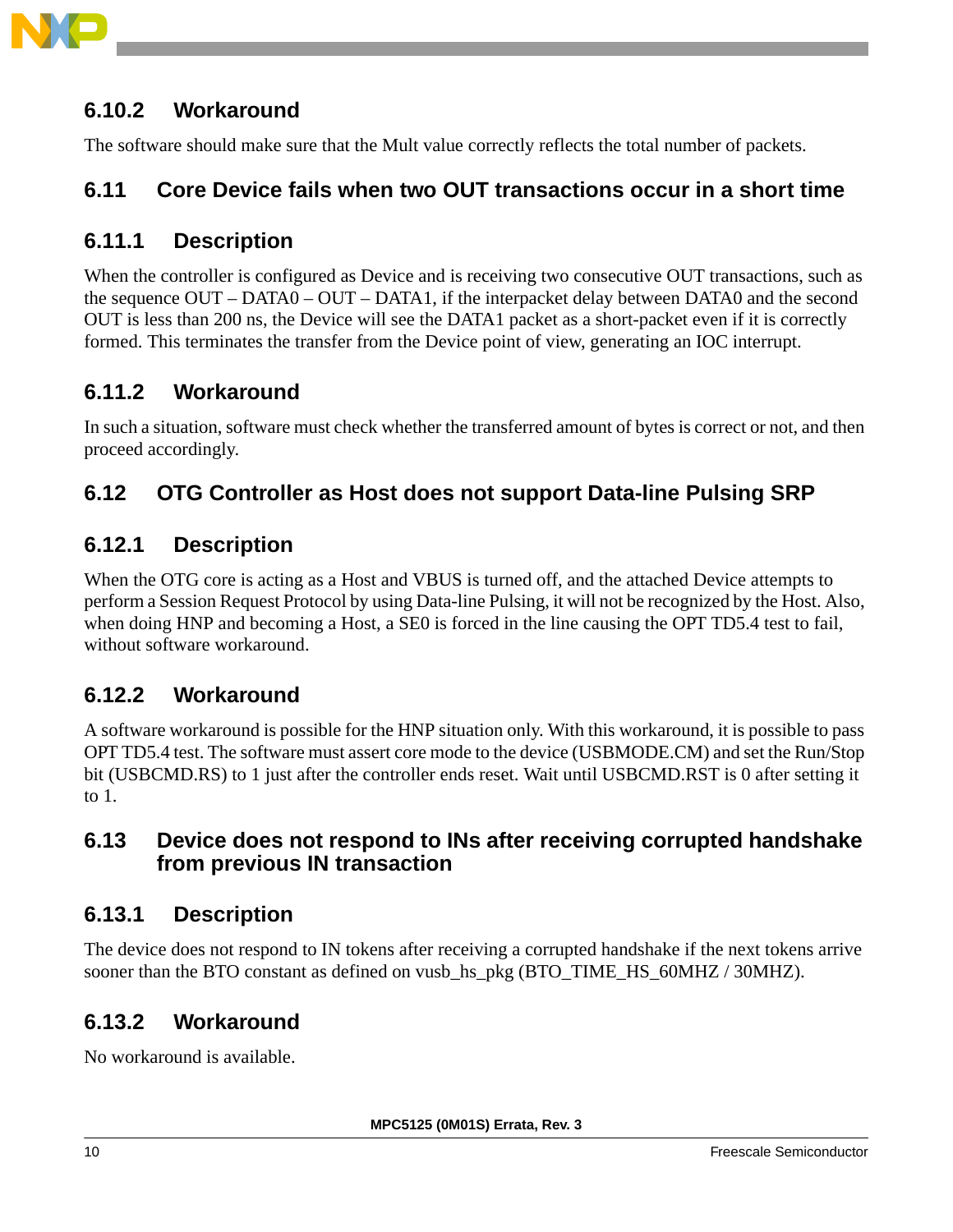

### <span id="page-10-0"></span>**6.14 Last read of the current dTD done after USB interrupt**

#### **6.14.1 Description**

After executing a dTD, the device controller executes a final read of the dTD terminate bit to see if another dTD has been added to the linked list by software right at the last moment.

It was found that the last read of the current dTD is being done after the interrupt is issued and not before. There could be a race between this final dTD read and the interrupt handling routine servicing the interrupt on complete that may result on the software freeing the data structure memory location, prior to the last dTD read being performed.

#### **6.14.2 Workaround**

No workaround is available.